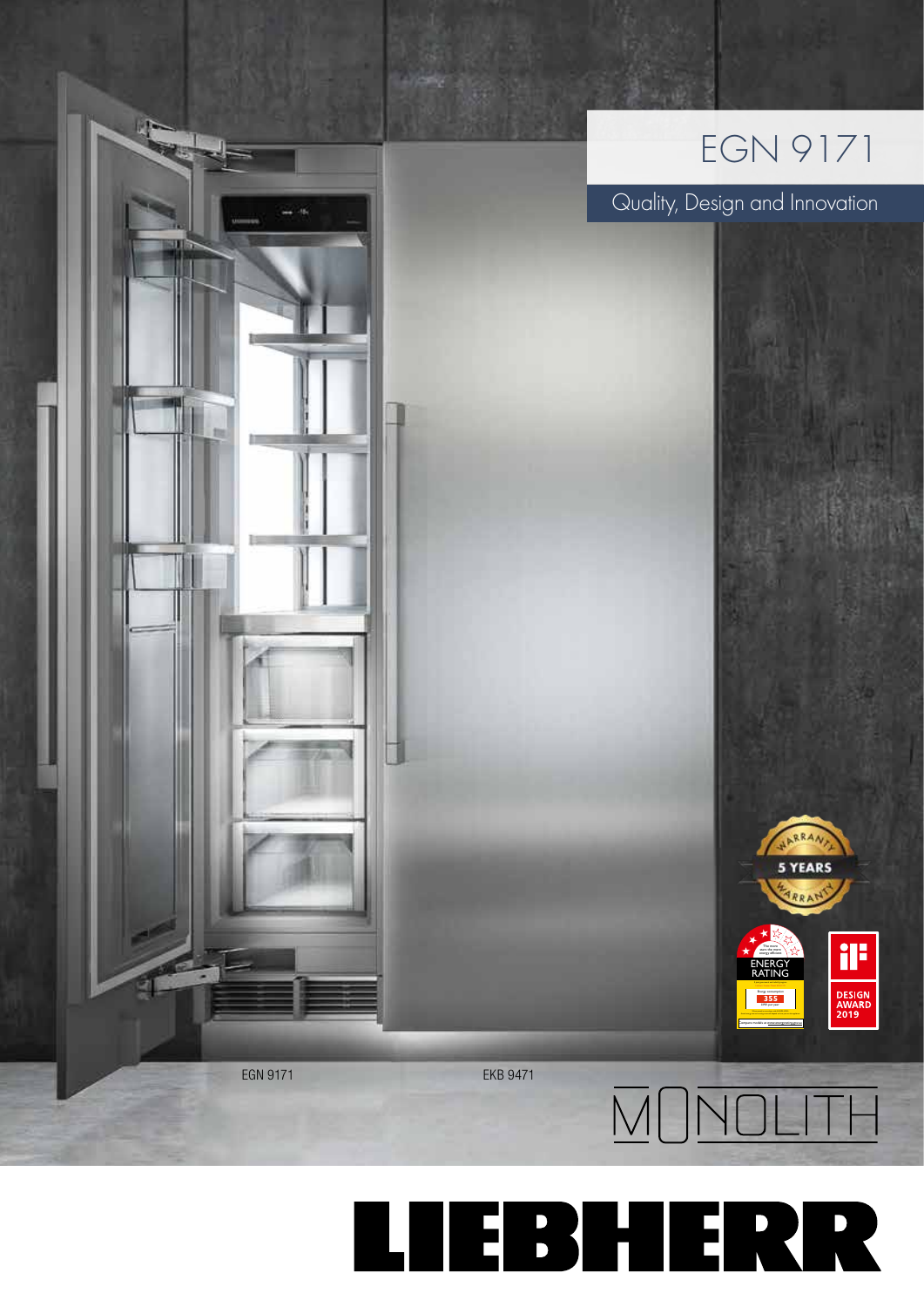With its impressive size, clean lines, and innovative interior features, the Monolith was designed to inspire awe and integrate seamlessly into your kitchen – today, tomorrow, and for years to come.

Monolith FrostSafe system, has enclosed removable freezer drawers that protect frozen food from unwanted air exchange and the loss of cold air when the door is opened. In addition, the FrostSafe drawers are transparent and equipped with telescopic rails for perfect visibility. No defrosting ever! The adjustable InfinityLight LED system casts beautiful and even side lighting, giving a soft, brightening effect upon opening the doors. Our intuitive electronic touch-control panel, InfinitySwipe, features a full-colour 3.5-inch touch & swipe screen that's bright, clean and wonderfully user-friendly. Stainless steel or aluminium handles and a stainless steel front are available as optional accessories.

Possible Side-by-Side combinations EGN 9171 & EKB 9671

EGN 9171 & EKB 9471

### **Monolith 45.7 cm**

| Energy consumption (kWh/y) I Star rating |
|------------------------------------------|
| Sound rating dB(A) *                     |
| Usable freezer capacity litre            |
| Number of shelves                        |
| Number of door racks                     |
| Number of FrostSafe drawers              |
| Electronic control                       |
| Door / side walls                        |
| Freezer temperature range °C             |
| Temperature alarm                        |
| Defrost type                             |
| Interior light                           |
| Door alarm                               |
| Water filter                             |
| IceMaker                                 |
| Ice cube output kg/24h                   |
| SoftSystem                               |
| Door hinges                              |
| Product dimensions (H/W/D) cm            |
| Cut out dimensions (H/W/D) cm            |
| Gross / Net weight kg                    |
| Voltage (V) / Rated current (A)          |
| Warranty                                 |
|                                          |



|                                      | <b>EGN 9171</b>          |                   |                                     |                |                           |
|--------------------------------------|--------------------------|-------------------|-------------------------------------|----------------|---------------------------|
| <b>No</b><br>Frost                   | Infinity<br>Swipe        | Infinity<br>Light | Ice<br>Maker                        | Soft<br>System | Soft<br><b>Telescopic</b> |
|                                      |                          |                   |                                     |                |                           |
| 35513.0                              |                          |                   |                                     |                |                           |
| 39                                   |                          |                   |                                     |                |                           |
| 218                                  |                          |                   |                                     |                |                           |
| $\overline{4}$                       |                          |                   |                                     |                |                           |
| 3                                    |                          |                   |                                     |                |                           |
| 3                                    |                          |                   |                                     |                |                           |
| InfinitySwipe                        |                          |                   |                                     |                |                           |
| <b>Steel</b>                         |                          |                   |                                     |                |                           |
| -14 $^{\circ}$ C to -27 $^{\circ}$ C |                          |                   |                                     |                |                           |
|                                      | Visual and audible       |                   |                                     |                |                           |
| Automatic                            |                          |                   |                                     |                |                           |
| InfinityLight                        |                          |                   |                                     |                |                           |
| Audible                              |                          |                   |                                     |                |                           |
| Yes                                  |                          |                   |                                     |                |                           |
|                                      |                          |                   | Fixed water connection 20 mm (3/4") |                |                           |
| 1.6                                  |                          |                   |                                     |                |                           |
| Yes                                  |                          |                   |                                     |                |                           |
|                                      | Left, reversible ***     |                   |                                     |                |                           |
| 212.6 / 45 / 61                      | 213.4 / 45.7 / min. 63.5 |                   |                                     |                |                           |
|                                      |                          |                   |                                     |                |                           |
| 152 / 137<br>$220 - 240 / 2.0$       |                          |                   |                                     |                |                           |
| 5 Years                              |                          |                   |                                     |                |                           |
|                                      |                          |                   |                                     |                |                           |

\* Noise output - according to EN 60704-3.

\*\*\* Please contact your Liebherr Authorised Dealer for door reversal.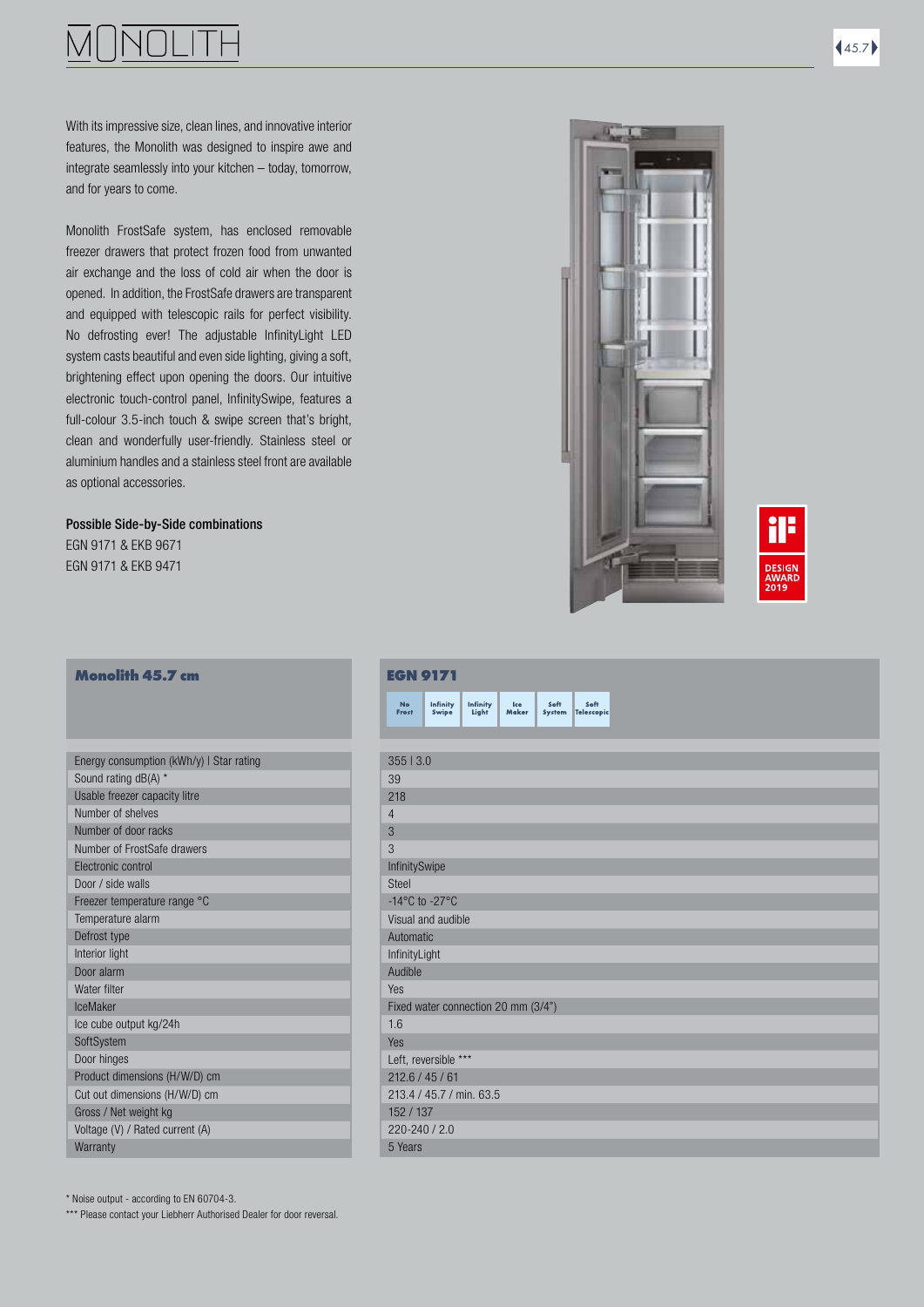# **Features** (45.7)





SoftSystem: Monolith's doors close automatically and gently thanks to our SoftSystem technology, which eliminates slamming even when shelves are fully loaded. Depending on the size of the Monolith unit, door hinges can hold up to 40 kg.



SuperQuiet: Noise levels are kept to a minimum thanks to virtually silent, speed-controlled, and sound absorbing compressors. Alongside a low noise cooling circuit, these features ensure exact performance, energy efficiency, and SuperQuiet operation.



IceMaker: Monolith's automatic IceMaker is a crowd pleaser in itself, producing 1.6kg of filtered ice in 24 hours. Activate the SuperFrost function for an even greater production capacity. With a 1.8kg storage capacity you will never be without.



Every year, thousands of tons of food are lost due to freezer burn, temperature fluctuations and other storage issues. But with Monolith's FrostSafe system, airtight removable transparent freezer drawers protect frozen food from unwanted air exchange and chilled air loss even when the door is opened.



InfinityLight: Seamlessly integrated LED sidewall lighting in the Monolith casts a beautiful and even glow that can be adjusted to your liking. It gives a soft, brightening effect upon opening the appliance doors and comes with a pleasing night dimming feature. InfinityLight adds drama and flair while emitting less heat to preserve food quality.



InfinitySwipe: The Monolith's intuitive electronic touch-control panel features a full-colour 3.5-inch touch and swipe screen that's bright, clean, and wonderfully user-friendly. You'll barely have to lift a finger to control every function.

### Optional Accessories



Stainless steel front 45.7 cm (Part no. 39901916)





### Stainless steel front **Stainless** steel toe kick



### Stainless steel toe kick

Base - trim / 45.7 cm (Part no. 39901493) Stainless steel toe kicks are available in different lengths to suit installation with other Monolith appliances.

### Side-by-Side kit (if required)

Monolith's Side-by-Side kit (Part no. 39901428) includes a side wall heater to prevent condensation, metal brackets with screws, and a finishing strip to fill the gap between the appliances.

Door hinge exchange set (Part no. 39902399) To be used when reversing factory-fitted hinges. Door reversal must be performed by a Liebherr authorised dealer.

aluminium square handle (Part no. 39901461) stainless steel handle (Part no. 39901489)

Brushed aluminium soft-edge handle (Part no. 39901492)